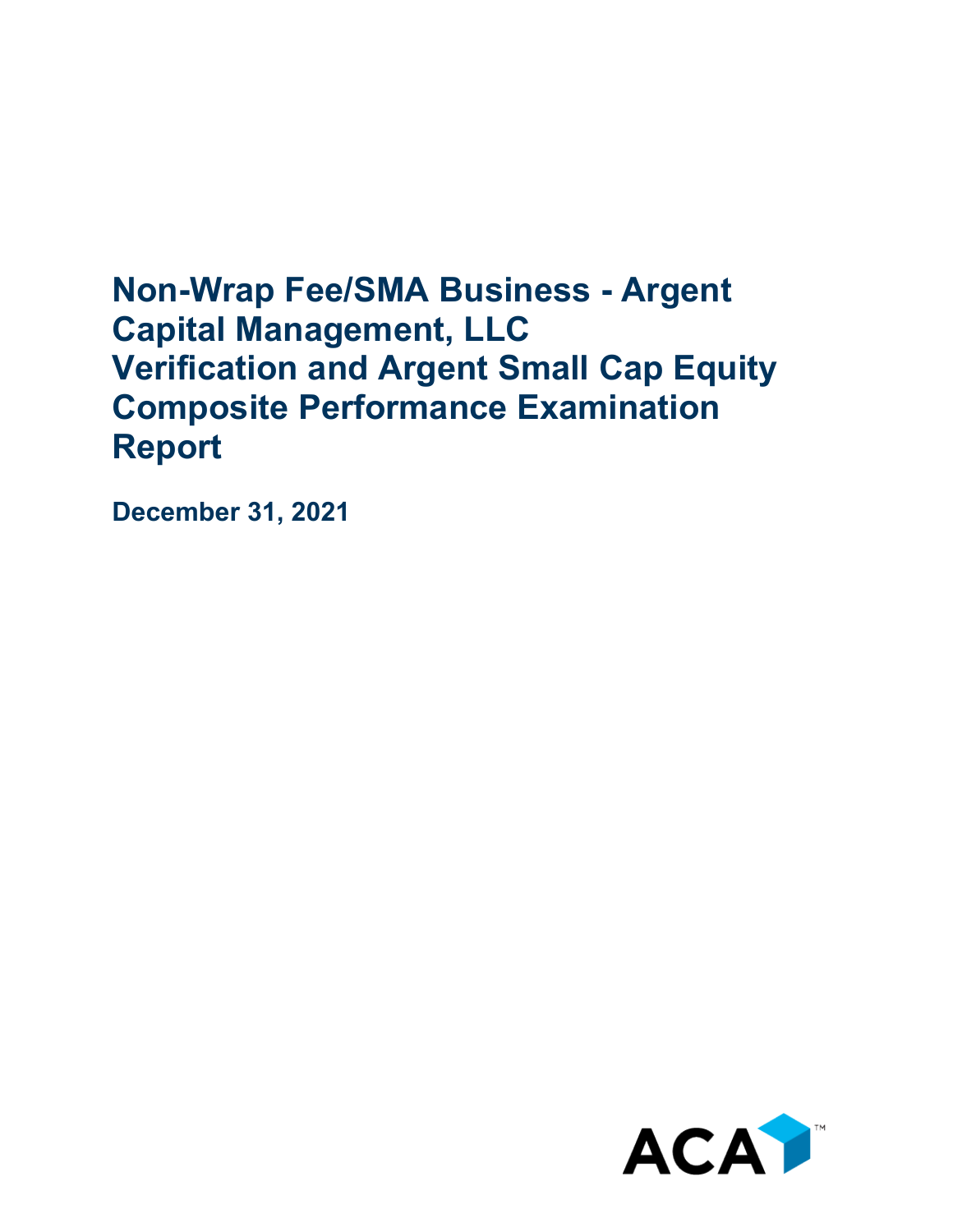

# **Verification and Performance Examination Report**

Chief Compliance Officer Argent Capital Management, LLC

We have verified whether Non-Wrap Fee/SMA Business - Argent Capital Management, LLC (the "Firm") has, for the periods from April 1, 2017 through December 31, 2021, established policies and procedures for complying with the Global Investment Performance Standards (GIPS®) related to composite and pooled fund maintenance and the calculation, presentation, and distribution of performance that are designed in compliance with the GIPS standards, as well as whether these policies and procedures have been implemented on a firm-wide basis. GIPS<sup>®</sup> is a registered trademark of CFA Institute. CFA Institute does not endorse or promote this organization, nor does it warrant the accuracy or quality of the content contained herein. We have also examined the Firm's Argent Small Cap Equity Composite for the periods from April 1, 2017 through December 31, 2021.

The Firm's management is responsible for its claim of compliance with the GIPS standards, the design and implementation of its policies and procedures, and for the accompanying Argent Small Cap Equity Composite's GIPS composite report. Our responsibilities are to be independent from the Firm and to express an opinion based on our verification and performance examination. We conducted this verification and performance examination in accordance with the required verification and performance examination procedures of the GIPS standards, which includes testing performed on a sample basis. We also conducted such other procedures as we considered necessary in the circumstances.

In our opinion, for the periods from April 1, 2017 through December 31, 2021, the Firm's policies and procedures for complying with the GIPS standards related to composite and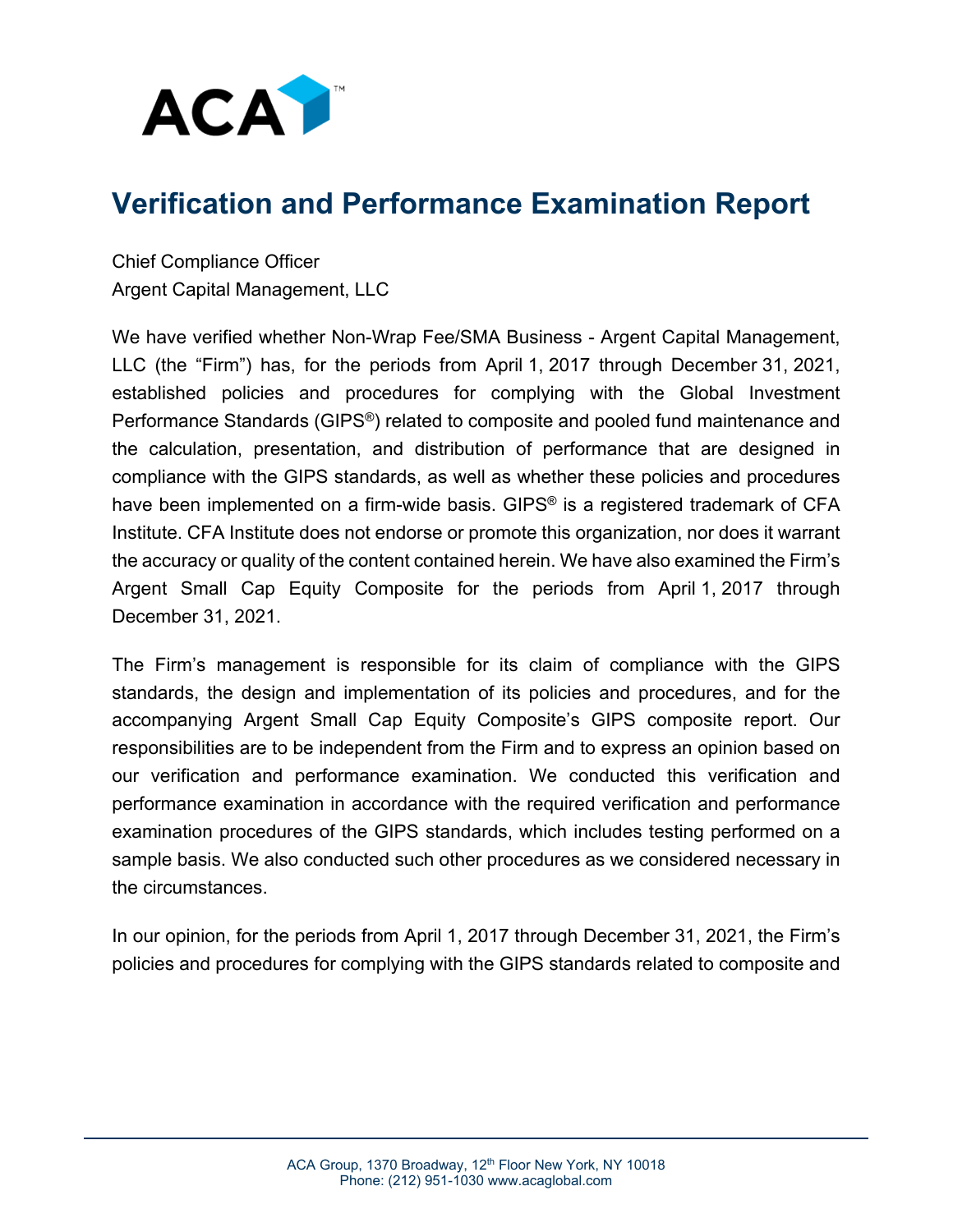

pooled fund maintenance, as well as the calculation, presentation, and distribution of performance, have been, in all material respects:

- Designed in compliance with the GIPS standards, and
- Implemented on a firm-wide basis.

A verification covering the periods from January 1, 2003 through March 31, 2017 was performed by another verification firm, whose report expressed an unqualified opinion thereon.

Also, in our opinion, the Firm has, in all material respects:

- Constructed the Argent Small Cap Equity Composite and calculated the Argent Small Cap Equity Composite's performance for the periods from April 1, 2017 through December 31, 2021 in compliance with the GIPS standards; and
- Prepared and presented the accompanying Argent Small Cap Equity Composite's GIPS composite report for the periods from April 1, 2017 through December 31, 2021 in compliance with the GIPS standards.

A performance examination of the Firm's Argent Small Cap Equity Composite covering the periods from January 1, 2008 through March 31, 2017 was performed by another verification firm, whose report expressed an unqualified opinion thereon.

This report does not relate to or provide assurance on any specific performance report of the Firm other than the Firm's accompanying Argent Small Cap Equity Composite's GIPS composite report, or on the operating effectiveness of the Firm's controls or policies and procedures for complying with the GIPS standards.

ACA Group

ACA Group, Performance Services Division

June 14, 2022